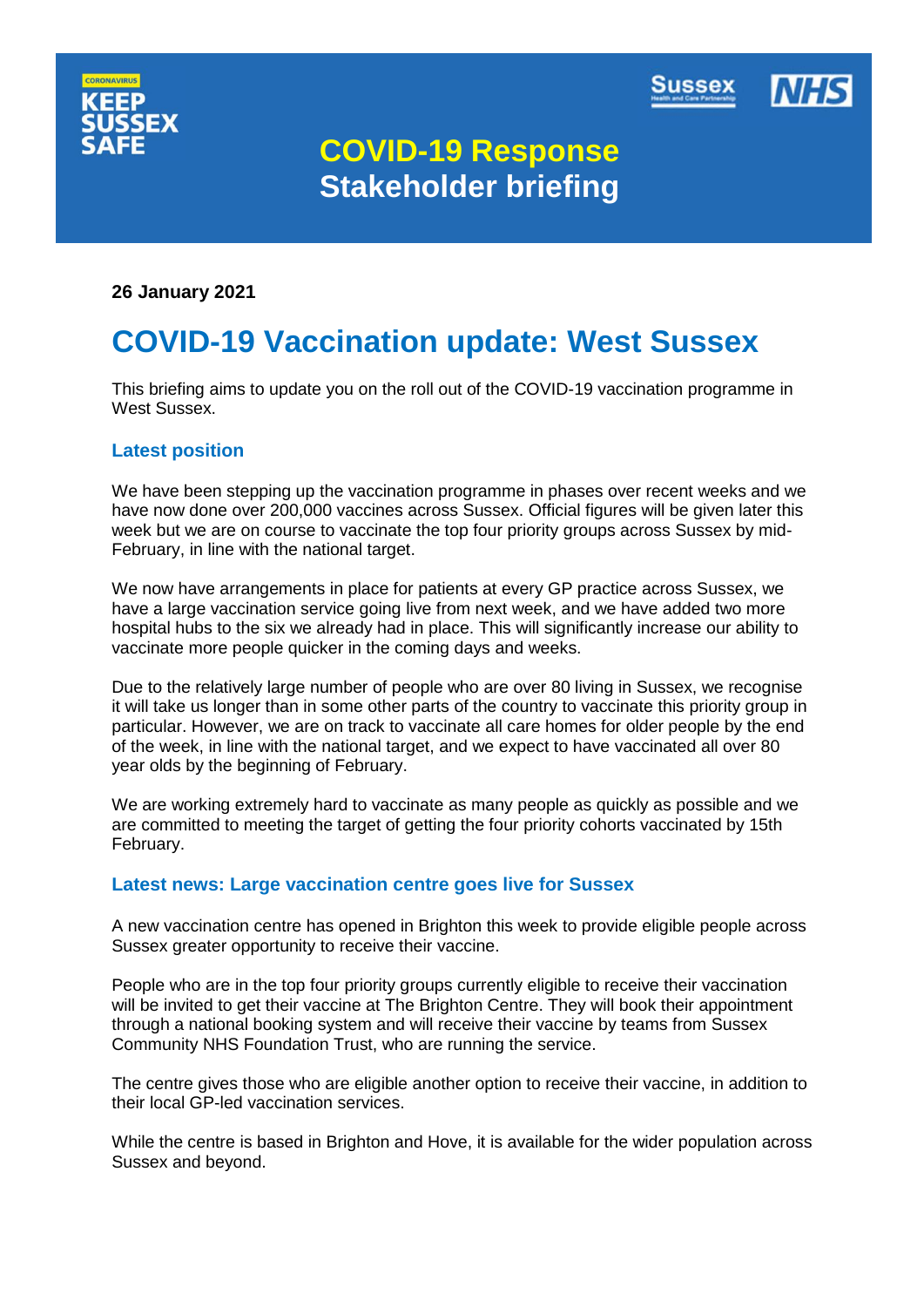The national NHS booking service will be writing to eligible people living within 60 miles of the Brighton Centre providing them all the details they need to book an appointment online or over the phone. At present the NHS is ensuring that the over 80s are vaccinated before extending invitations to the next priority age groups.

As more supplies of vaccine become available, large-scale vaccination centres are starting to open across the country, capable of quickly vaccinating large numbers of people.

It is important to note that there will be similar vaccination centres opening in Hampshire, Surrey and Kent, and anyone living in 60 mile radius of these will have the option to choose to go to one of these centres for their vaccination.

Anyone receiving a letter from the national booking service can choose whether to book an appointment at a vaccination centre, or wait until they are contacted by their GP for an appointment at their local vaccination service if that would be more convenient.

# **Latest news: Care home vaccination on track to meet national target**

Older people in care homes are one of the top priority groups for the COVID-19 vaccine due to their high risk from coronavirus.

In line with the national target to have vaccinated all care homes by the end of the month, we have been working tirelessly to vaccinate both residents and staff across Sussex. The initial priority has been care homes for older residents and as of Monday this week, we have vaccinated more than 8,381 residents across a total of 454 care homes for older people (equating to 90 per cent of all of our care homes for older people in Sussex).

Anyone with COVID-19 is unable to receive the vaccine while they are recovering. Some care homes are currently experiencing positive cases of COVID-19 amongst their residents and in these cases the home or those residents who are unwell have not been able to have their vaccination at this point. The vaccination teams have a clear schedule in place and will be revisiting them 28 days following the positive test.

In Sussex, we have one of the highest numbers of nursing and care homes per capita across the country and so this is a significant undertaking but thanks to the dedication and commitment of our vaccination teams from GP practice teams and Sussex Community NHS Foundation Trust we are making excellent progress towards achieving the government target.

# **In summary: the COVID-19 vaccination programme in West Sussex**

#### *GP-led vaccination services*

All patients registered with a GP in West Sussex are now covered by an active GP-led local vaccination services and will be contacted when it is their turn to receive the vaccine.

GP practices have been working together in local groups to arrange the vaccination of their patients, usually at one shared location.

The GP led vaccination services for West Sussex are currently:

# **Adur and Worthing**

*Lancing Parish Hall, for patients at:*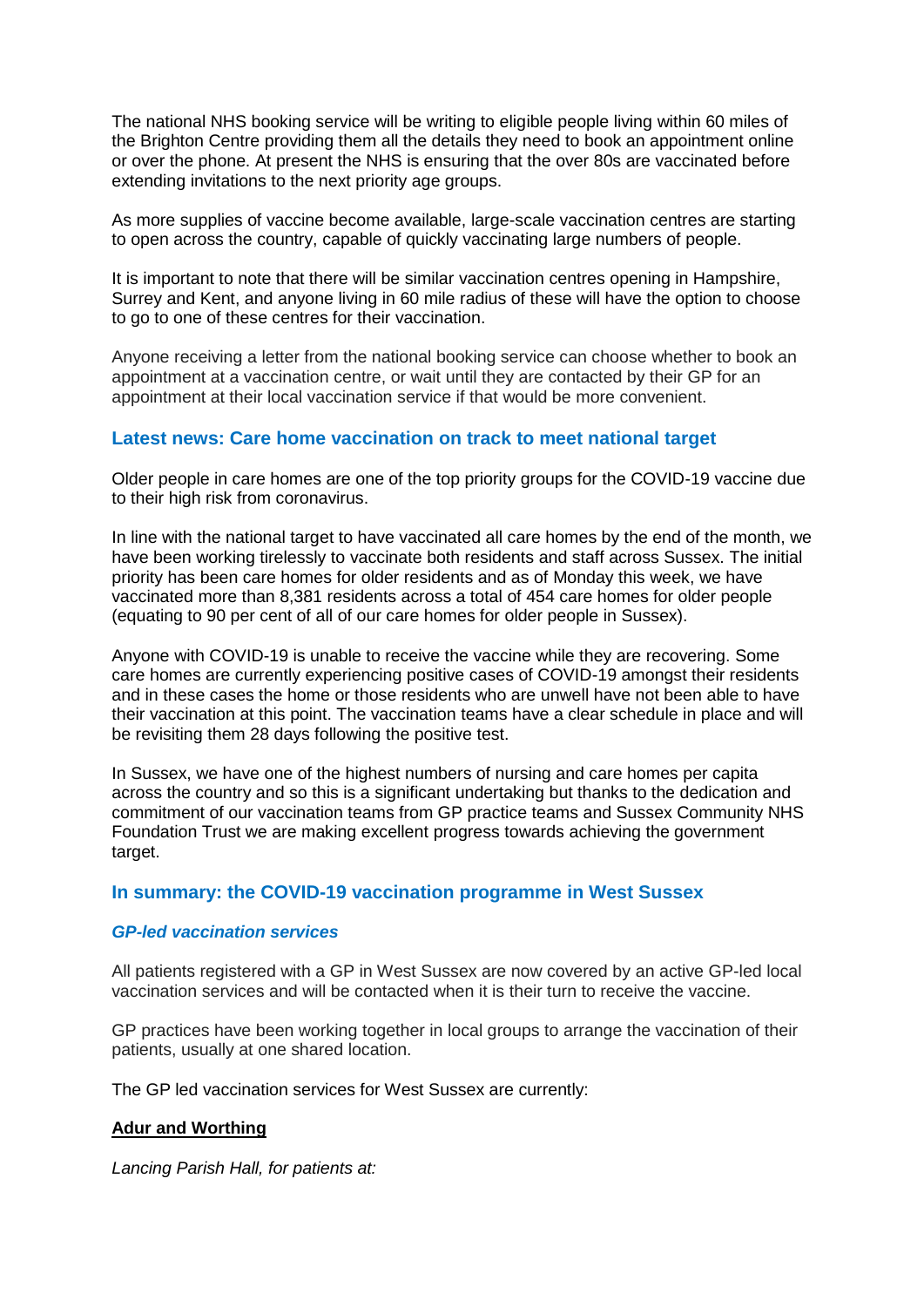- Ball Tree Surgery
- New Pond Row Surgery
- Orchard Surgery

#### *Northbourne Medical Centre, for patients at:*

- Harbour View Healthcare
- Northbourne Medical Centre
- The Manor Practice

#### *Strand Medical Group, for patients at:*

- Cornerway's Surgery
- Selden Medical Group
- Worthing Medical Group

#### *Durrington Health Centre, for patients at:*

- Barn Surgery
- Lime Tree Surgery (Phoenix)

*St Lawrence Surgery, for patients at:*

- Broadwater Medical Centre
- St Lawrence Surgery
- Victoria Road Surgery

# **Arun**

*Angmering Community Centre, for patients at:*

- Coppice Surgery
- Fitzalan Medical Group

#### *Bognor Medical Centre, for patients at:*

- Arundel Surgery
- Avisford Medical Group
- Bersted Green Surgery
- Bognor Medical Centre
- Flansham Park Health Centre
- Grove House Surgery
- Maywood Health Care Centre
- The Croft Surgery
- West Meads Surgery

#### *Westcourt Medical Centre, for patients at:*

- Park Surgery
- Willow Green Surgery
- Westcourt Medical Centre

# **Chichester district**

*The Selsey Centre and Tangmere Village Centre, for patients at:*

- Cathedral Medical Group
- Langley House Surgery
- Lavant Road Surgery
- Parklands Surgery
- Selsey Medical Practice
- Southbourne Surgery
- Tangmere Medical Centre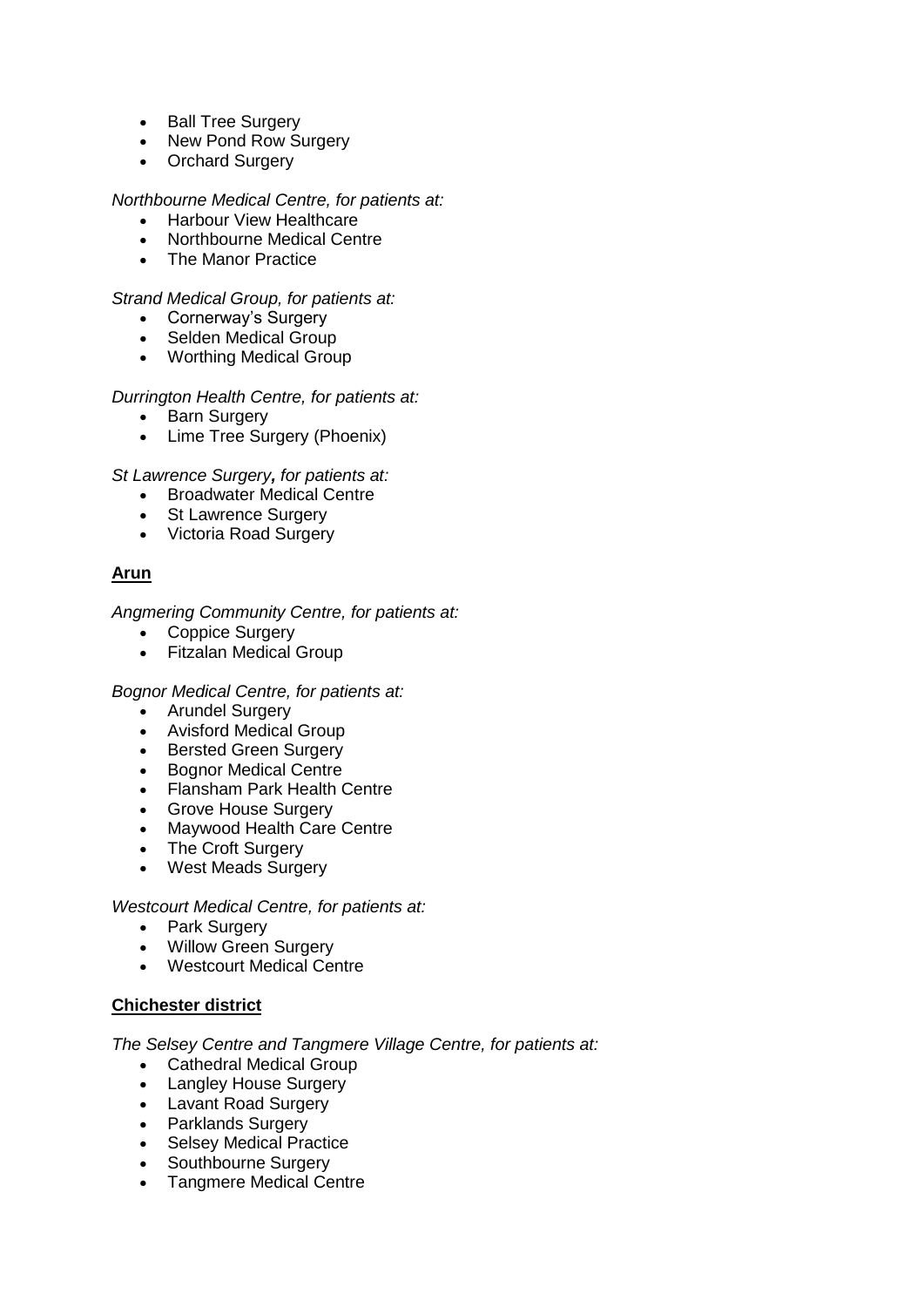Witterings Medical Centre

*Pulborough Medical Group, for patients at:*

- Pulborough Medical Group
- Loxwood

*Riverbank Medical Centre*, for patients at:

- Petworth Surgery
- Riverbank Medical Centre

# **Crawley district**

*Leacroft Surgery, for patients at:*

- Bridge Medical Centre
- Ifield Medical Practice
- Langley Corner Surgery
- Leacroft Medical Practice
- Southgate Medical Group

# *Saxonbrook Medical Centre, for patients at:*

- Bewbush Medical Centre
- Coachmans Medical Practice
- Furnace Green Surgery
- Gossops Green Medical Centre
- Saxonbrook Medical Centre

*Poundhill Medical Practice, for patients at:*

- Poundhill Medical Practice
- Woodlands & Clerklands Partnership

# **Horsham district**

# *Christ's Hospital Blue Coats, for patients at:*

- Cowfold Surgery
- Rudgwick Medical Centre
- The Courtyard Surgery
- Village Surgery

# *Park Surgery, for patients at:*

- Holbrook Surgery
- Orchard Surgery
- Park Surgery
- Riverside Surgery

# *The Glebe Surgery, for patients at:*

- Billingshurst Surgery
- Henfield Medical Practice
- Steyning Health Centre
- The Glebe Surgery

# **Mid Sussex district**

*Clair Hall, Haywards Heath, for patients in Haywards Health at:*

• Dophins Practice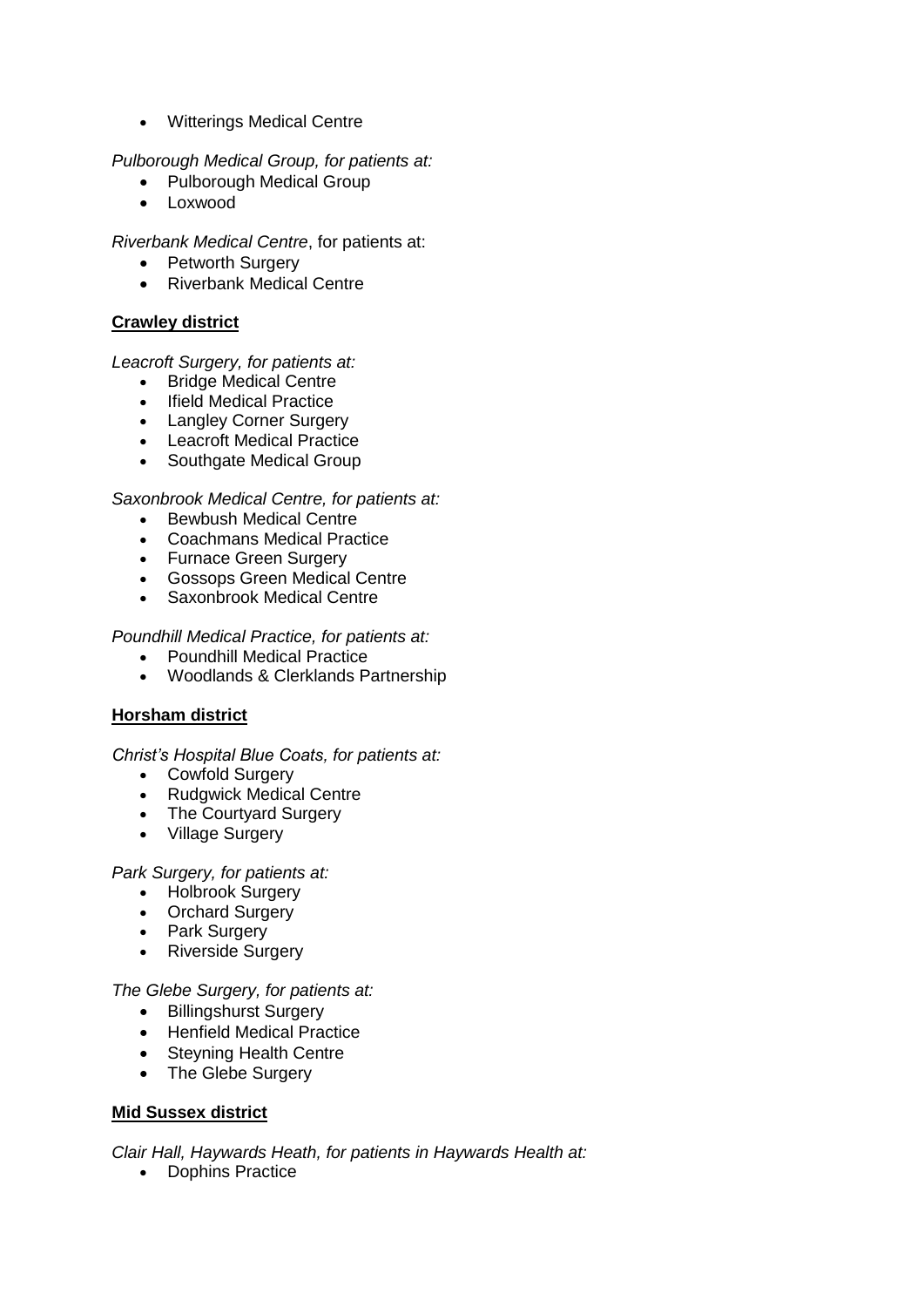- Newtons Practice
- Northlands Wood Surgery
- Cuckfield Medical Centre
- Lindfield Medical Centre
- Ouse Valley Practice

*Clair Hall, Haywards Heath, for patients in Burgess Hill at::*

- Brow Medical Centre
- Meadows Surgery
- Mid Sussex Health Care
- Park View Health Partnership
- Silverdale Practice

# *Meridian Hall, East Grinstead, for patients at:*

- Crawley Down Health Centre
- Judges Close Surgery
- Moatfield Surgery
- Ship Street Surgery

# **How the GP led vaccination services are working**

Each GP led vaccination service is receiving deliveries of vaccine from the national supply to provide the first dose vaccination to their patients.

The Government guidance on the timing of the second dose has been updated and is now over a 12 week period. All of our vaccination services are following this guidance and inviting their patients back for their second dose in the 12 week period.

Appointments are being offered to patients as soon as vaccine deliveries are confirmed each week.

The regularity of when vaccines are given depend largely on the supply of vaccine. As a result GP led services are not running every day of the week; most are running specific days in line with the availability of the vaccine. This does not mean that GP led services are permanently closed; as soon as further supplies are received the service will resume vaccinations for its patients.

# **Getting to a vaccination appointment**

We recognise that some people will have to travel further than others to get their vaccination. During the current restrictions, family and friends of elderly patients are permitted to take them to their COVID-19 vaccine appointment under the exemption of 'providing care for the vulnerable'. If this is not possible, then you may be able to access community transport. Other options are also being explored to support residents travelling to their vaccination appointment if they cannot ask a friend or family member for help. Please ask at the time of booking what local arrangements are in place.

# *Hospital hubs*

There are now eight hospital hub vaccination services in Sussex focused on the vaccination of health and care staff, including care home staff. They are at:

- [Conquest Hospital,](https://www.esht.nhs.uk/conquest-hospital/) Hastings
- [Eastbourne District General Hospital](https://www.esht.nhs.uk/eastbourne-dgh/)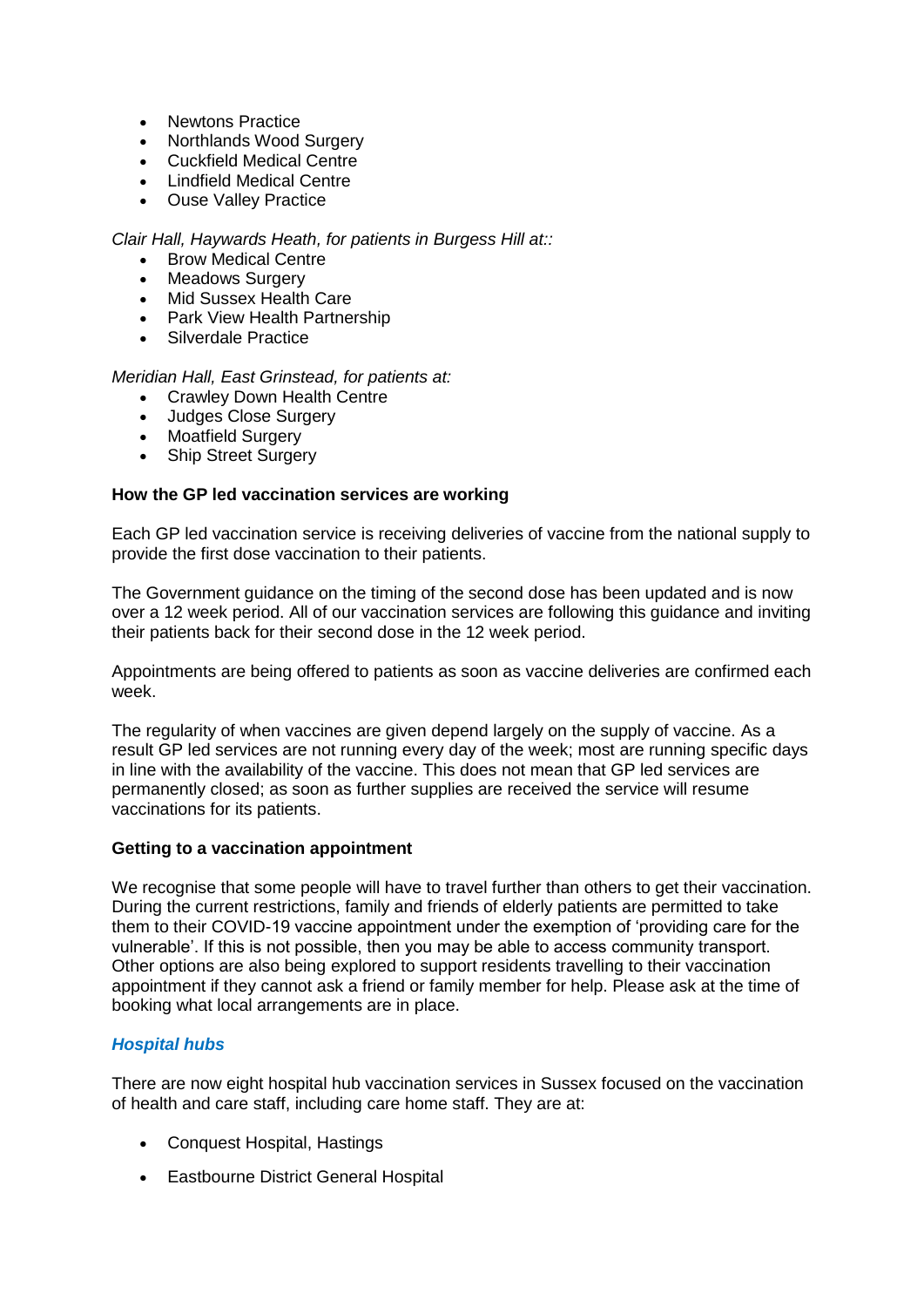- [Mill View Hospital,](https://www.sussexpartnership.nhs.uk/location-mill-view-hospital) Hove
- [Princess Royal Hospital,](https://www.bsuh.nhs.uk/hospitals/princess-royal-hospital/) Haywards Heath
- [Queen Victoria Hospital,](https://www.qvh.nhs.uk/) East Grinstead
- [Royal Sussex County Hospital,](http://www.bsuh.nhs.uk/hospitals/royal-sussex-county-hospital/) Brighton
- [St Richards Hospital,](https://www.westernsussexhospitals.nhs.uk/our-hospitals/st-richards-hospital/) Chichester
- [Worthing](https://www.westernsussexhospitals.nhs.uk/) Hospital

#### *Vaccinations in care homes*

A roving service is working to continue the roll out of the vaccine to all care homes across West Sussex.

Vaccines are being delivered through GP practices in their local Primary Care Networks (PCN) and Sussex Community NHS Foundation Trust (SCFT).

Anyone with COVID-19 is unable to receive the vaccine while they are recovering. Some care homes are currently experiencing positive cases of COVID-19 amongst their residents and in these cases the home or those residents who are unwell have not been able to have their vaccination at this point. The vaccination teams have a clear schedule in place and will be revisiting them 28 days following the positive test.

# **Frequently Asked Questions**



We are continuing to receive a large number of enquiries in relation to the COVID-19 vaccination programme.

We are regularly updating our FAQs on the [Sussex Health and Care Partnership website,](https://www.sussexhealthandcare.uk/keepsussexsafe/sussex-covid-19-vaccination-programme/) to address the questions and queries we are receiving.

A summary of the key questions this week is below.

#### **Key questions for West Sussex**

#### *Why is my local vaccination service not open all week?*

All of our GP led or local vaccination services are working extremely hard to vaccinate as many people as quickly as possible with the vaccines they have available, and we expect all those in the top four priority groups to be vaccinated by mid-February.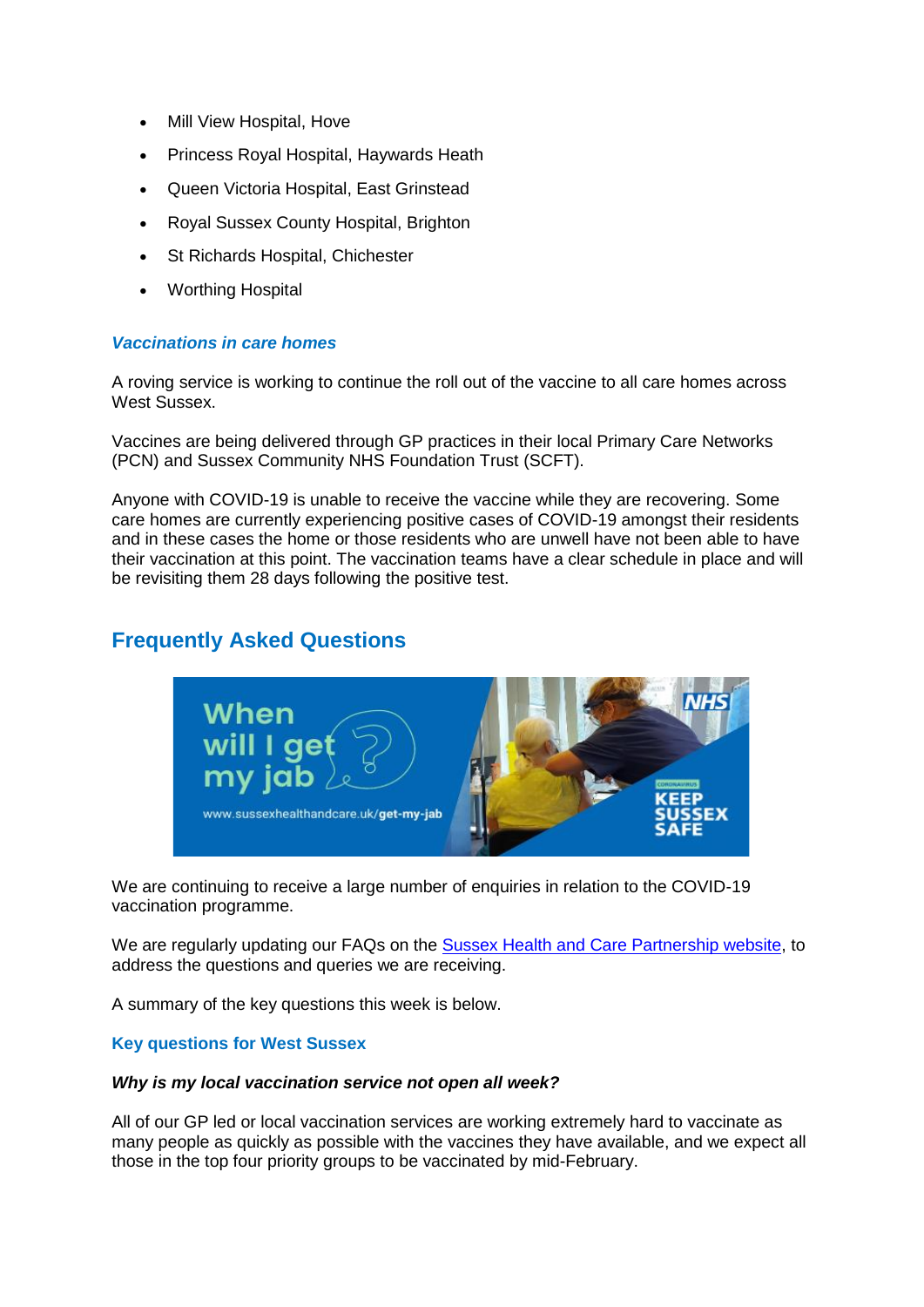The days that these services are open largely depends on the supply of vaccine from the national stocks. So not running the vaccination service everyday isn't unusual at this time.

Most local vaccination services are receiving confirmation of their delivery, then working to invite in people for that set number of vaccines, and then will open for dedicated days to use up their vaccine before it expires (for the Pfizer vaccine this is usually within a three day window).

GP practices are also working really hard at the moment to maintain both general medical services and the vaccination programme, and so will have teams back in their surgeries to ensure that can continue to provide the day to day care needed by their patients.

So if your local vaccination service doesn't appear to be vaccinating one day, they will be back in their GP practices, providing care to patients, making appointments for their next sessions, and getting ready for when the service opens that week.

#### *I am housebound when will I get my vaccination?*

We are now starting to vaccinate those in the first four priority groups for the COVID-19 vaccination who are housebound and cannot access vaccination through local vaccination services or the vaccination centre. This is being supported by the GP practices in their Primary Care Networks and in some cases by Sussex Community NHS Foundation Trust. We expect those who are housebound and in the initial priority groups to have heard in the next two weeks about when an appointment will be available for a home visit. Those contacts will be made directly by GP practices.

We remain on track to vaccinate all those in the top four priority cohorts by mid-February.

# *What is the difference between the service at Brighton Centre and the GP led services in West Sussex?*

The Brighton Centre is a large vaccination centre, and serves the wider population across Sussex. Anyone within a 60 mile radius of a vaccination centre will be invited to book an appointment via the national booking system.

GP led vaccination services provide appointments for patients at specific GP practices.

Vaccination centres also differ from GP-led services in how appointments are arranged. While GPs invite their patients to get vaccinated at their local vaccination service, appointments at the vaccination centres are made through the national booking service.

At present both are focused on the vaccination of the first four priority groups, with a focus remaining on the over 80s, with the over 70s and clinically extremely vulnerable to follow shortly.

#### *How do I get an appointment at the Brighton Centre, or any of the other vaccination centres?*

The national NHS booking service will be writing to eligible people, living within 60 miles of a vaccination centre, inviting them to book an appointment at the centre online or over the phone. The letter contains all the details people will need to book their appointment.

AT present eligible people prioritised by the Joint Committee on Vaccination and Immunisation (JCVI) are:

people aged 80 and over